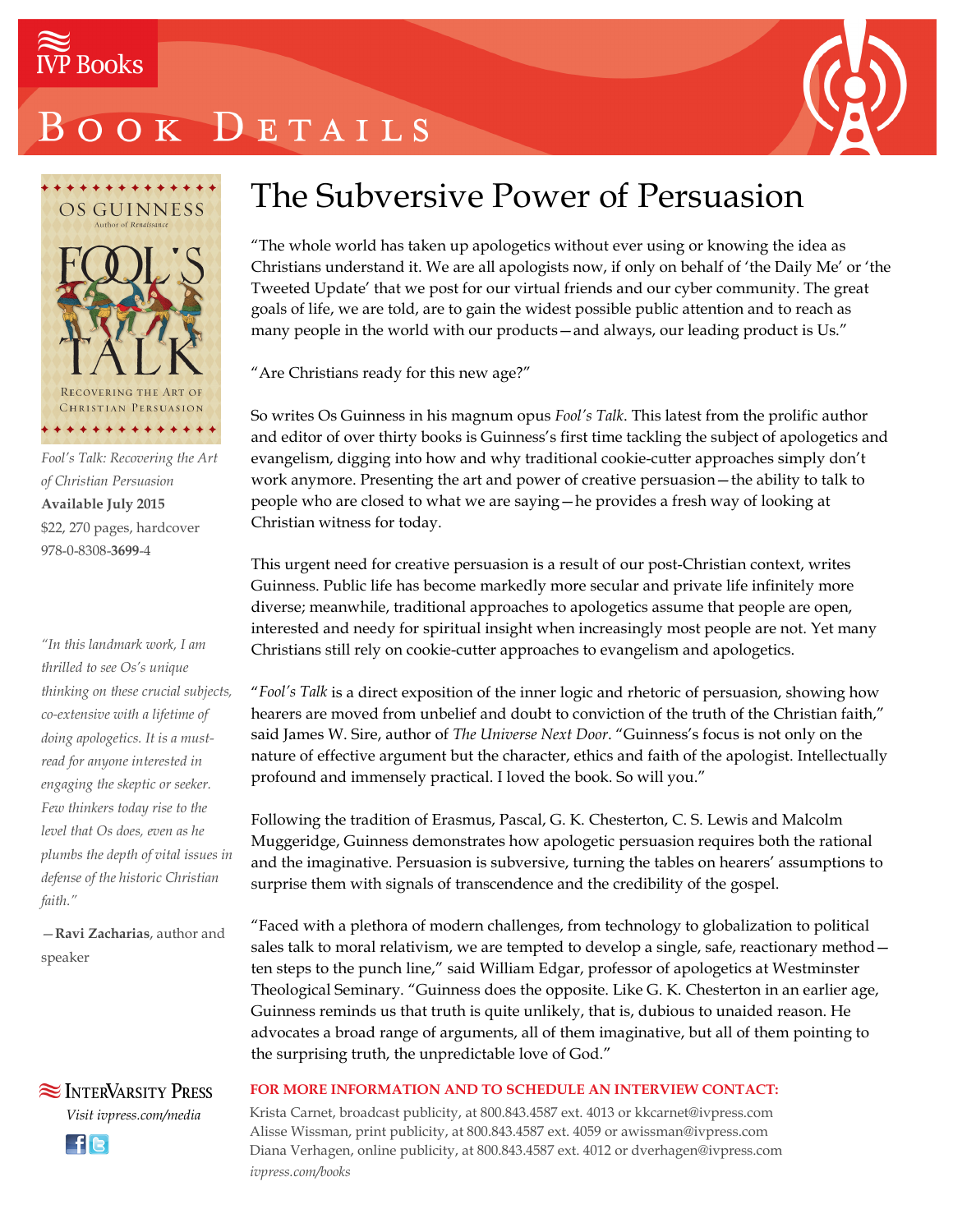

# OOK EXCERPT





*Fool's Talk: Recovering the Art of Christian Persuasion* **Available July 2015** \$22, 270 pages, hardcover 978-0-8308-**3699**-4

**"Everyone is now in the business of relentless selfpromotion—presenting themselves, explaining themselves, defending themselves, selling themselves or sharing their inner thoughts and emotions as never before in human history."**

## "I post, therefore I am."

**We are all apologists now,** and we stand at the dawn of the grand age of human apologetics, or so some are saying because our wired world and our global era are a time when expressing, presenting, sharing, defending and selling ourselves have become a staple of everyday life for countless millions of people around the world, both Christians and others. The age of the Internet, it is said, is the age of the self and the selfie. The world is full of people full of themselves. In such an age, "I post, therefore I am."

To put the point more plainly, human interconnectedness in the global era has been raised to a truly global level, with unprecedented speed and on an unprecedented scale. Everyone is now everywhere, and everyone can communicate with everyone else from anywhere and at any time, instantly and cheaply. Communication through the social media in the age of email, text messages, cell phones, tweets and Skype is no longer from "the few to the many," as in the age of the book, the newspaper and television, but from "the many to the many" and all the time.

One of the effects of this level of globalization is plain. Active and interactive communication is the order of the day. From the shortest texts and tweets to the humblest website, to the angriest blog, to the most visited social networks, the daily communications of the wired world attest that *everyone is now in the business of relentless self-promotion—presenting themselves, explaining themselves, defending themselves, selling themselves or sharing their inner thoughts and emotions as never before in human history.* That is why it can be said that we are in the grand secular age of apologetics. The whole world has taken up apologetics without ever using or knowing the idea as Christians understand it. We are all apologists now, if only on behalf of "the Daily Me" or "the Tweeted Update" that we post for our virtual friends and our cyber community. The great goals of life, we are told, are to gain the widest possible public attention and to reach as many people in the world with our products—and always, our leading product is Us.

Are Christians ready for this new age? We who are followers of Jesus stand as witnesses to the truth and meaning of the life, death and resurrection of Jesus as a central matter of our calling. We are spokespersons for our Lord, and advocacy is in our genes. Ours is the apologetic faith par excellence. But regardless of the new media, many of us have yet to rise to the challenge of a way of apologetics that is as profound as the good news we announce, as deep as the human heart, as subtle as the human mind, as powerful and flexible as the range of people and issues that we meet every day in our extraordinary world in which "everyone is now everywhere."

What does "the grand age of apologetics" mean for us as followers of Jesus? The full scope of this overall task is far larger than my particular concern in this book. But on the one hand,

**SEX INTERVARSITY PRESS** *Visit ivpress.com/media* **Ele** 

#### **FOR MORE INFORMATION AND TO SCHEDULE AN INTERVIEW CONTACT:**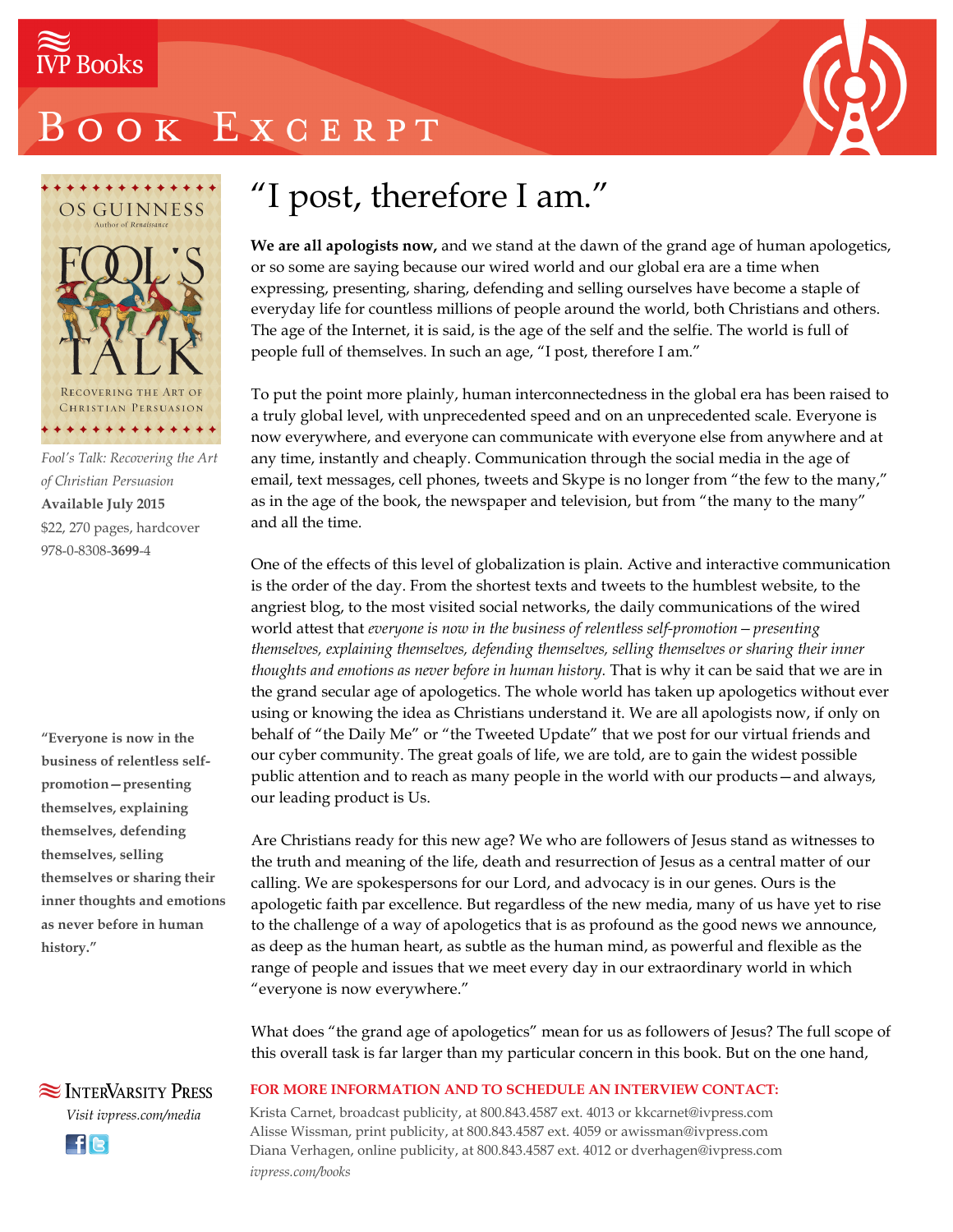## BOOK EXCERPT



our age is quite simply the greatest opportunity for Christian witness since the time of Jesus and the apostles, and our response should be to seize the opportunity with bold and imaginative enterprise. If ever the "wide and effective door" that St. Paul wrote of has been reopened for the gospel, it is now.

*"Os Guinness's books have been invaluable for the Christian church for decades. A great deal of what I know about communicating the faith in modern times I learned from him. This book does not disappoint. Unlike most books on apologetics, it addresses the actual dynamics of conversation and persuasion as well as providing an unusually comprehensive range of accessible and useful arguments and appeals for the truth of Christianity. I highly recommend it."*

**—Tim Keller,** Redeemer Presbyterian Church, New York City



On the other hand, we have to face up to the many challenges of the new age of communication with realism, for there are oddities in the age of communication that make it actually harder to communicate well today, rather than easier. And we also have to face the fact that the global era has shown up weaknesses in our present approaches to sharing the faith that must be remedied—above all because many attempts at Christian apologetics have been caught in the turbulent wake of the massive crossover between the grand philosophies of modernism and postmodernism.

This book is therefore about an issue that is timely and urgent—remedying a central and serious shortcoming in Christian communication today, and about a broader vision of advocacy to help us go forward to make the most of this new moment. For those who want to explore the wider issues of apologetics, there are many excellent books available. *Christian Apologetics Past and Present*, edited by William Edgar and Scott Oliphint, presents a magisterial anthology of the best of apologetics down the centuries. *A History of Apologetics* by Avery Cardinal Dulles provides a superb overview of the discipline. Among the best grand summaries of contemporary apologetic issues by Christian philosophers are the *Handbook of Christian Apologetics* by Peter Kreeft and Ronald Tacelli, and *Christian Apologetics* by Douglas Groothuis. And the *New Dictionary of Christian Apologetics* represents a goldmine of an encyclopedia on the topic.

This book focuses on a narrower issue and a simple problem: *We have lost the art of Christian persuasion and we must recover it.* Evangelism is alive and well in the rapidly growing churches of the Global South, where the challenge is to recover an ardor for discipleship and a discernment of the modern world to match the zeal for evangelism. But in the advanced modern world, which is both pluralistic and post-Christian, our urgent need is for the recovery of persuasion in order to address the issues of the hour. Some branches of the Western church have effectively abandoned evangelism, for various reasons, and others speak as if Christian truths and beliefs are always and readily understandable to everyone, whatever the state of their listeners' hearts and whatever the character of their audience's worldview and culture. Others again have come to rely on formulaic, cookie-cutter approaches to evangelism and apologetics as if all who hear them are the same.

This combination of the abandonment of evangelism, the divorce between evangelism, apologetics and discipleship, and the failure to appreciate true human diversity is deeply serious. It is probably behind the fact that many Christians, realizing the ineffectiveness of many current approaches and sensing the unpopularity and implausibility of much Christian witness, have simply fallen silent and given up evangelism altogether, sometimes

#### **FOR MORE INFORMATION AND TO SCHEDULE AN INTERVIEW CONTACT:**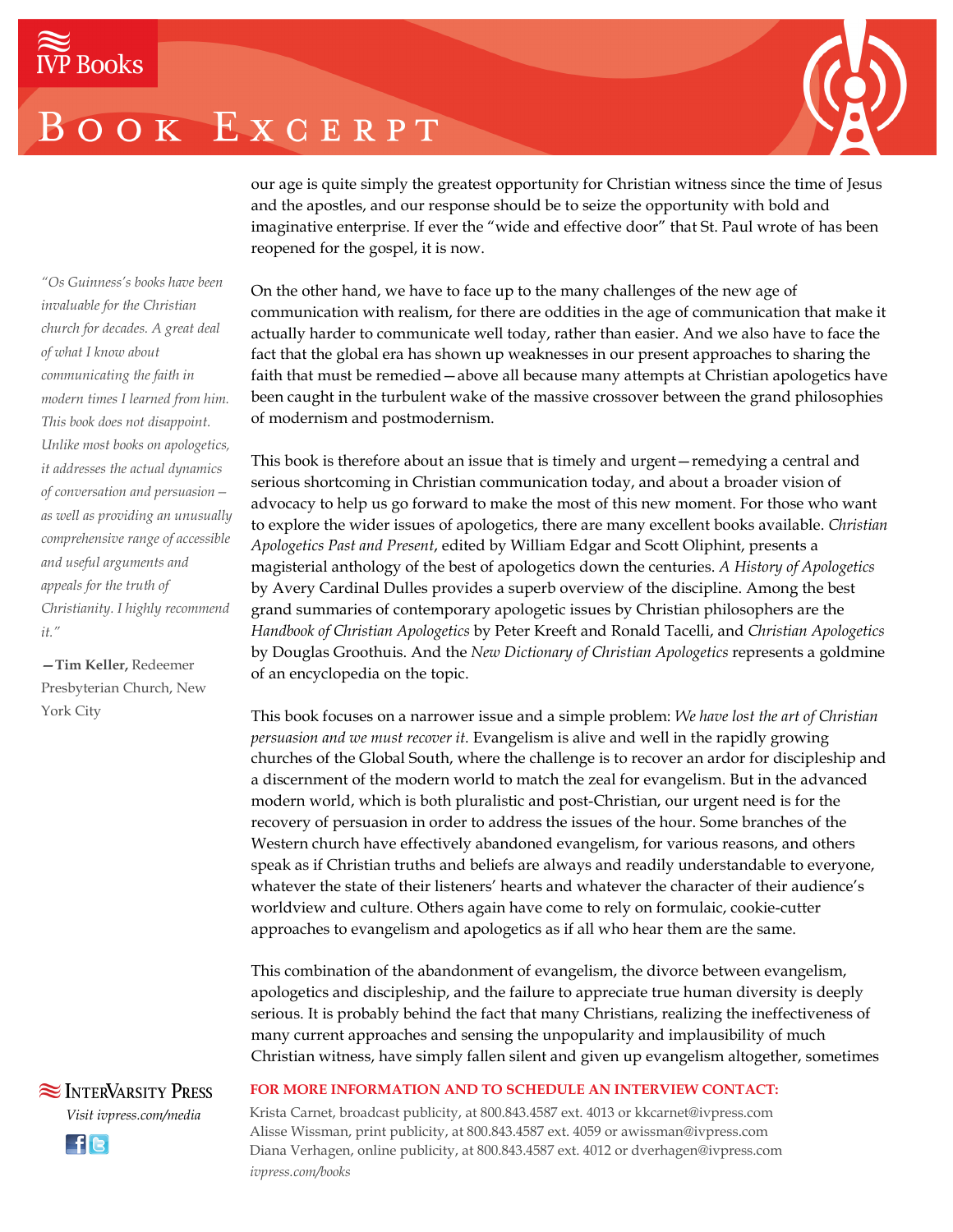# OOK EXCERPT



relieved to mask their evasion under a newfound passion for social justice that can forget the gaucheness of evangelism. At best, many of us who take the good news of Jesus seriously are eager and ready to share the good news when we meet people who are open, interested or in need of what we have to share. But we are less effective when we encounter people who are not open, not interested or not needy—in other words, people who are closed, indifferent, hostile, skeptical or apathetic, and therefore require persuasion.

In short, many of us today lack a vital part of a way of communicating that is prominent in the Gospels and throughout the Scriptures, but largely absent in the church today persuasion, the art of speaking to people who, for whatever reason, are indifferent or resistant to what we have to say. They simply do not agree with us and are not open to what we have to say.

Loss of persuasion? It might seem bizarre, almost unimaginable, that Christian communication has lost something so central to its mission. Yet in profound ways it has, and that is why our challenge is to think about apologetics in ways that are not only fresh but faithful and independent—faithful in the sense that they are shaped by the imperatives of Christian truths, and independent in the sense that they are not primarily beholden to ways of thinking that are alien to Christian ways of thinking. That is why this book is not only about the lost art of Christian persuasion. It is also about an "advocacy of the heart," an existential approach to sharing our faith that I believe is deeper and more faithful as well as more effective than the common approaches used by many. Christian advocacy has had many conversation partners down the centuries—particularly the great tradition of classical rhetoric established by the Greeks and the Romans. It has also had many opponents and sparring partners—most recently the bracing challenge of the new atheists. But for all the undoubted benefits of these challenges, one of the more unfortunate side effects is that much apologetics has lost touch with evangelism and come to be all about "arguments," and in particular about winning arguments rather than winning hearts and minds and people. Our urgent need today is to reunite evangelism and apologetics, to make sure that our best arguments are directed toward winning people and not just winning arguments, and to seek to do all this in a manner that is true to the gospel itself.

The fact is that much contemporary advocacy ignores the deeper understandings of the spiritual and philosophical ways in which people think through their faiths, change their faiths, and the impact of their cultures and their ways of life on their thinking and beliefs. Even more importantly, today's advocacy often ignores the crucial biblical understanding of the anatomy of human unbelief, how God addresses those who ignore or reject him, and how we too are to learn to address people wherever they are and whatever they think about God or the church or us. The heart of the problem is quite literally the problem of the heart.

My own journey to faith was more than intellectual, but it included a long, slow, critical debate in my mind during my school years. On one side, I listened to the arguments of such

#### **FOR MORE INFORMATION AND TO SCHEDULE AN INTERVIEW CONTACT:**

Krista Carnet, broadcast publicity, at 800.843.4587 ext. 4013 or kkcarnet@ivpress.com Alisse Wissman, print publicity, at 800.843.4587 ext. 4059 or awissman@ivpress.com Diana Verhagen, online publicity, at 800.843.4587 ext. 4012 or dverhagen@ivpress.com *ivpress.com/books*

*"A remarkable book. Written with the benefit of decades of experience and reflection—this is one book on apologetics you will not want to miss. I wholeheartedly recommend it."* —**Michael Ramsden,** joint director, Oxford Centre for Christian Apologetics, international director, RZIM for Europe, the Middle East and Africa

**SEX INTERVARSITY PRESS** *Visit ivpress.com/media* **Lfie**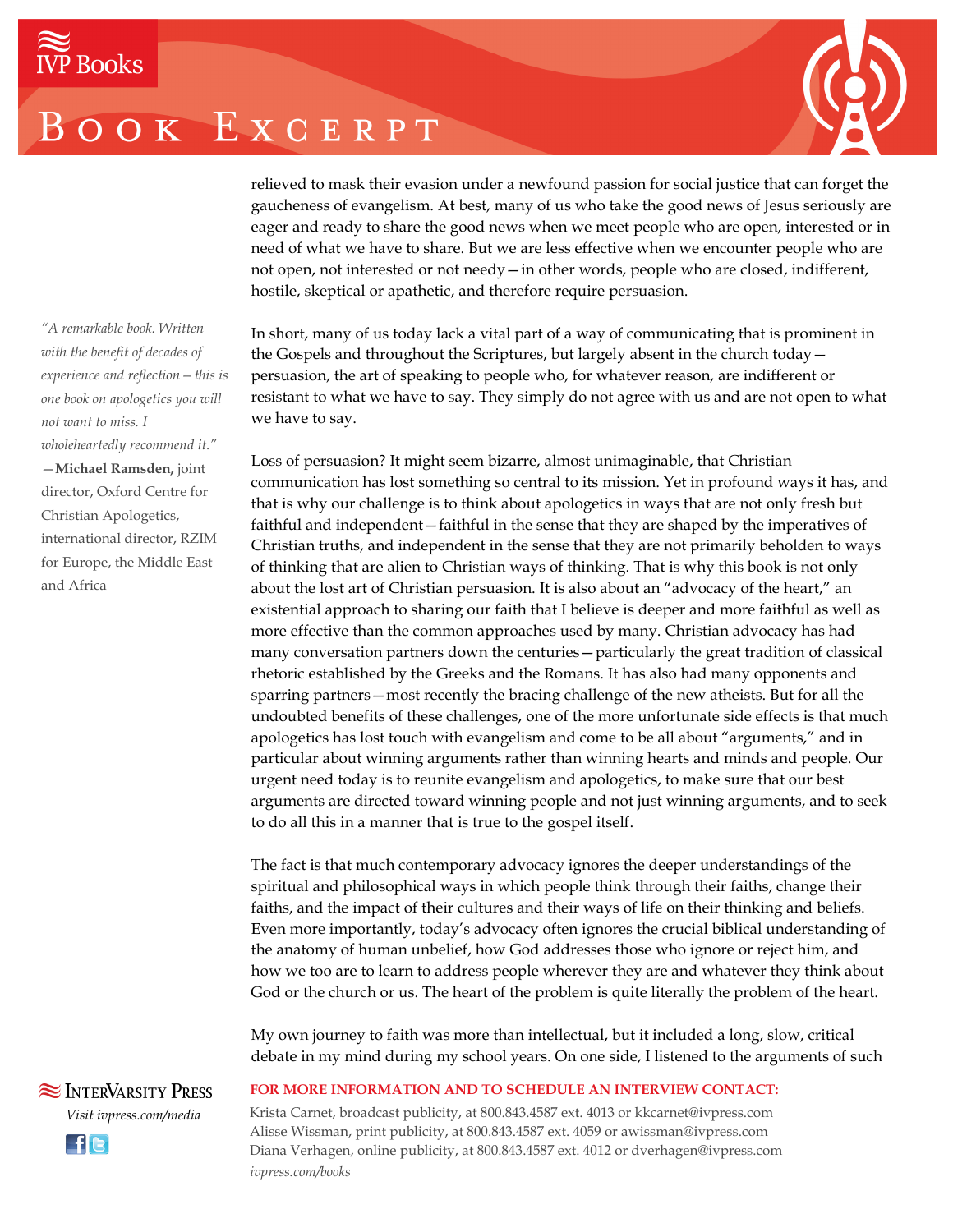# OOK EXCERPT



famous atheists as Friedrich Nietzsche, Jean-Paul Sartre and Albert Camus, and on the other side to such Christian thinkers as Blaise Pascal, Fyodor Dostoevsky, G. K. Chesterton and C. S. Lewis. But if the approach advocated here is rare today, it is definitely not unique to me. I merely sit on the shoulders of certain giants of the faith who have gone before. My debts to these giants will become clear as we proceed, and I am equally clear about my own inadequacies in following their example. But together we must rise to the challenge of our time: How can we speak for our Lord in a manner that does justice to the wonder of who God is, to the profundity of the good news he has entrusted to us, to the wily stubbornness of the human heart and mind, as well as to the wide-ranging challenges of today's world and the mind-boggling prospects of tomorrow's? In short, how can we as followers of Jesus be as truly persuasive as we desire to be? Nothing less than that is the goal of our exploration.

—*Taken from the introduction, "Recovering the Lost Art"*

**"How can we as followers of Jesus be as truly persuasive**

**as we desire to be?"**



#### **FOR MORE INFORMATION AND TO SCHEDULE AN INTERVIEW CONTACT:**